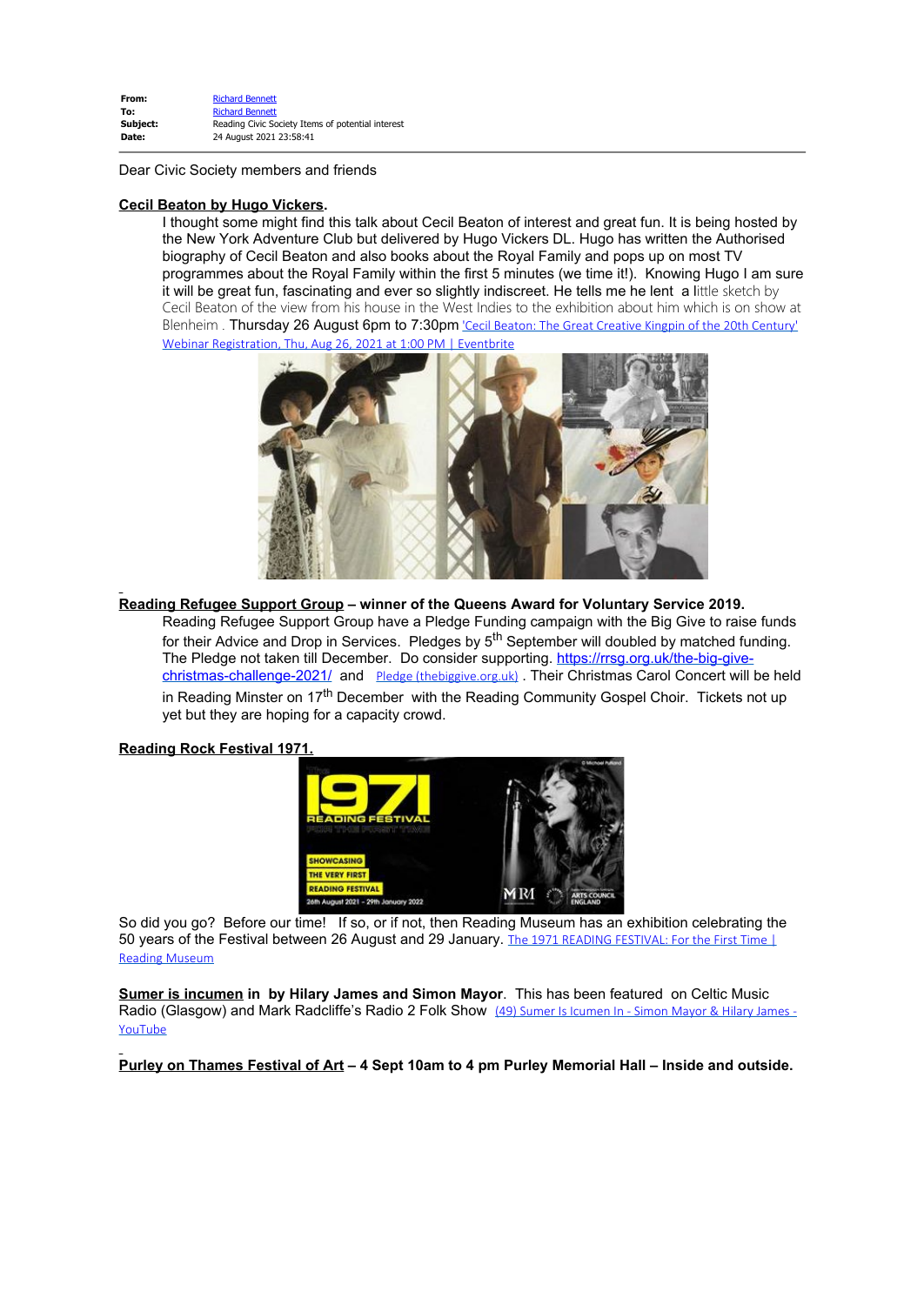

A post I saw says *"* This is an exciting new venture for Purley and I really hope that those of you in the wider Reading area who are interesting in arts and crafts will come along and support it".

**Reading Community Rowing Club Queens Award for Voluntary Service winner 2021.** This is a video about its history how it works. [Reading Rowing Club](https://emea01.safelinks.protection.outlook.com/?url=https%3A%2F%2Fwww.facebook.com%2Fchris.forsey.7%2Fvideos%2F573457550328691&data=04%7C01%7C%7Cc52955d0045d4e82ed3e08d96752b5aa%7C84df9e7fe9f640afb435aaaaaaaaaaaa%7C1%7C0%7C637654427207170998%7CUnknown%7CTWFpbGZsb3d8eyJWIjoiMC4wLjAwMDAiLCJQIjoiV2luMzIiLCJBTiI6Ik1haWwiLCJXVCI6Mn0%3D%7C1000&sdata=IBjOw0nE7Wn4RM3aB8%2BDCU%2FpVUcxwOoF6q61U0qyKTs%3D&reserved=0)

### **Thames Lido**

In 2017, a year before Thames Lido opened in October 2018 Arne Ringner took 3 groups of Civic Society members around the site explaining what they were doing and the challenges they faced. Initially the plan had been for just one group but the visit was so popular we were overwhelmed with interest. Since the Lido was opened (after 3 years and £3M) it has been hugely popular, of course during Covid it faced huge challenges. As many will recall RBC struggled to find a practical future for a very dilapidated site and various schemes had to be considered, including demolition and the local enthusiasts sought, unsuccessfully, to gain the lease of the building. Whilst they did a brilliant job in ensuring the building gained national listing I am sure their plans would never have had the vision, drive and necessary cash which has been employed to deliver the Lido project. An interesting challenge in the context of Reading Gaol.

Today the Lido announced that they have just reached 1,000 members and only have 100 more and then it is the waiting list. [\(1\) Thames Lido - Posts | Facebook](https://emea01.safelinks.protection.outlook.com/?url=https%3A%2F%2Fwww.facebook.com%2Fthameslido%2Fposts%2F2595960110713789&data=04%7C01%7C%7Cc52955d0045d4e82ed3e08d96752b5aa%7C84df9e7fe9f640afb435aaaaaaaaaaaa%7C1%7C0%7C637654427207170998%7CUnknown%7CTWFpbGZsb3d8eyJWIjoiMC4wLjAwMDAiLCJQIjoiV2luMzIiLCJBTiI6Ik1haWwiLCJXVCI6Mn0%3D%7C1000&sdata=fqjCpQTNwNquCuPLq6j0PuywBkfFABLre46zSemodTM%3D&reserved=0) Great that RCS was able to have that early insight. I am fortunate to have an annual membership as a Christmas present - thanks Alison!.

RCS is hosting 2 events for Heritage Open Days in the meeting room there (the Changing Room – it is bigger than it sounds);

- 11<sup>th</sup> September 6 -8pm Lloyd Turner will talk about Landlords and Conservation, A conflict of Interests? The Mayor and Mayoress have agreed to attend For info and how to book go to [Landlords](https://emea01.safelinks.protection.outlook.com/?url=https%3A%2F%2Fwhatsonreading.com%2Findex.php%2Fvenues%2Freading-uk%2Fwhats-on%2Flandlords-and-conservation-conflict-interests&data=04%7C01%7C%7Cc52955d0045d4e82ed3e08d96752b5aa%7C84df9e7fe9f640afb435aaaaaaaaaaaa%7C1%7C0%7C637654427207170998%7CUnknown%7CTWFpbGZsb3d8eyJWIjoiMC4wLjAwMDAiLCJQIjoiV2luMzIiLCJBTiI6Ik1haWwiLCJXVCI6Mn0%3D%7C1000&sdata=TIfHg6IptyHH%2BWVyl7J6i1Wa84aymKiwXBYP4tSyj4Q%3D&reserved=0) [and Conservation. A conflict of Interests? | What's On Reading \(whatsonreading.com\)](https://emea01.safelinks.protection.outlook.com/?url=https%3A%2F%2Fwhatsonreading.com%2Findex.php%2Fvenues%2Freading-uk%2Fwhats-on%2Flandlords-and-conservation-conflict-interests&data=04%7C01%7C%7Cc52955d0045d4e82ed3e08d96752b5aa%7C84df9e7fe9f640afb435aaaaaaaaaaaa%7C1%7C0%7C637654427207170998%7CUnknown%7CTWFpbGZsb3d8eyJWIjoiMC4wLjAwMDAiLCJQIjoiV2luMzIiLCJBTiI6Ik1haWwiLCJXVCI6Mn0%3D%7C1000&sdata=TIfHg6IptyHH%2BWVyl7J6i1Wa84aymKiwXBYP4tSyj4Q%3D&reserved=0)
- 17<sup>th</sup> September 6-8pm Joe Doak will talk about Looking up to History in Reading Town Centre. For information and how to book go to [Look Up to History in Reading Town Centre: Discovering the Hidden Stories](https://emea01.safelinks.protection.outlook.com/?url=https%3A%2F%2Fwhatsonreading.com%2Findex.php%2Fvenues%2Freading-uk%2Fwhats-on%2Flook-history-reading-town-centre-discovering-hidden-stories-behind&data=04%7C01%7C%7Cc52955d0045d4e82ed3e08d96752b5aa%7C84df9e7fe9f640afb435aaaaaaaaaaaa%7C1%7C0%7C637654427207180951%7CUnknown%7CTWFpbGZsb3d8eyJWIjoiMC4wLjAwMDAiLCJQIjoiV2luMzIiLCJBTiI6Ik1haWwiLCJXVCI6Mn0%3D%7C1000&sdata=lM5CyrbwEC%2B%2BD4GgTc%2BXq%2FdGa7YK5w2QJjE9FVGcjpM%3D&reserved=0) [Behind Reading's Buildings | What's On Reading \(whatsonreading.com\)](https://emea01.safelinks.protection.outlook.com/?url=https%3A%2F%2Fwhatsonreading.com%2Findex.php%2Fvenues%2Freading-uk%2Fwhats-on%2Flook-history-reading-town-centre-discovering-hidden-stories-behind&data=04%7C01%7C%7Cc52955d0045d4e82ed3e08d96752b5aa%7C84df9e7fe9f640afb435aaaaaaaaaaaa%7C1%7C0%7C637654427207180951%7CUnknown%7CTWFpbGZsb3d8eyJWIjoiMC4wLjAwMDAiLCJQIjoiV2luMzIiLCJBTiI6Ik1haWwiLCJXVCI6Mn0%3D%7C1000&sdata=lM5CyrbwEC%2B%2BD4GgTc%2BXq%2FdGa7YK5w2QJjE9FVGcjpM%3D&reserved=0)
- Tea/ Coffee and cake will feature.
- Please do share with your friends.

### **Reading Council seeks your views.**

# **Libraries Consultation**

As the RBC website says **" We are developing a 'vision' for our library service to ensure it is forward looking, innovative and provides an excellent experience for everyone. We've set out a draft idea of what we hope to achieve and what we think our priorities should be. We need your help. We want to know more about how you use the library service, what you think of it, where you think our priorities should lie and what should be our future goals - for** example, what improvements you would like to see in the town's Central library". [Reading](https://emea01.safelinks.protection.outlook.com/?url=https%3A%2F%2Fconsult.reading.gov.uk%2Fdens%2Freading-libraries-consultation%2F%3Futm_source%3DFacebook%26utm_medium%3Dsocial%26utm_campaign%3DOrlo%26utm_content%3DLibrary%2BConsultation&data=04%7C01%7C%7Cc52955d0045d4e82ed3e08d96752b5aa%7C84df9e7fe9f640afb435aaaaaaaaaaaa%7C1%7C0%7C637654427207180951%7CUnknown%7CTWFpbGZsb3d8eyJWIjoiMC4wLjAwMDAiLCJQIjoiV2luMzIiLCJBTiI6Ik1haWwiLCJXVCI6Mn0%3D%7C1000&sdata=CzxSbDUnYZXpZOJvSLWDmr47wMDRsqiWFQikw%2FO30bk%3D&reserved=0) [Libraries Consultation - Reading Borough Council - Citizen Space.](https://emea01.safelinks.protection.outlook.com/?url=https%3A%2F%2Fconsult.reading.gov.uk%2Fdens%2Freading-libraries-consultation%2F%3Futm_source%3DFacebook%26utm_medium%3Dsocial%26utm_campaign%3DOrlo%26utm_content%3DLibrary%2BConsultation&data=04%7C01%7C%7Cc52955d0045d4e82ed3e08d96752b5aa%7C84df9e7fe9f640afb435aaaaaaaaaaaa%7C1%7C0%7C637654427207180951%7CUnknown%7CTWFpbGZsb3d8eyJWIjoiMC4wLjAwMDAiLCJQIjoiV2luMzIiLCJBTiI6Ik1haWwiLCJXVCI6Mn0%3D%7C1000&sdata=CzxSbDUnYZXpZOJvSLWDmr47wMDRsqiWFQikw%2FO30bk%3D&reserved=0) There is an on line survey [Reading Libraries Consultation questionnaire Survey \(surveymonkey.co.uk\)](https://emea01.safelinks.protection.outlook.com/?url=https%3A%2F%2Fwww.surveymonkey.co.uk%2Fr%2FReadingLibraries&data=04%7C01%7C%7Cc52955d0045d4e82ed3e08d96752b5aa%7C84df9e7fe9f640afb435aaaaaaaaaaaa%7C1%7C0%7C637654427207180951%7CUnknown%7CTWFpbGZsb3d8eyJWIjoiMC4wLjAwMDAiLCJQIjoiV2luMzIiLCJBTiI6Ik1haWwiLCJXVCI6Mn0%3D%7C1000&sdata=4MmE%2FGj4au7oQTtC007qQoOVyL5Ln%2BKsDvi0kehdfVI%3D&reserved=0) or drop in sessions at various libraries until 9 September .